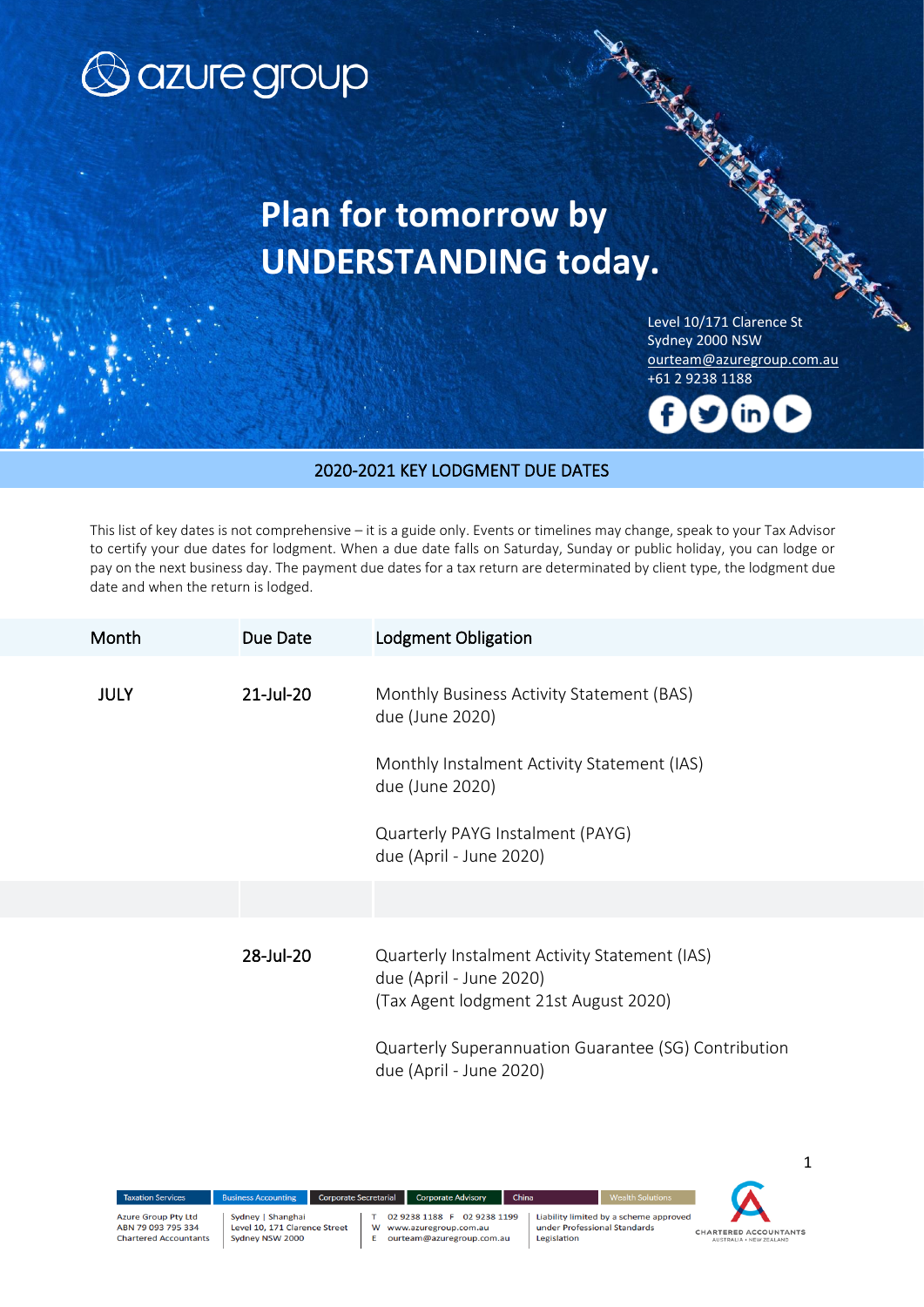|                            | $\bigcirc$ azure group $\bigm $ Key Lodgment Due Dates 2020/2021                                                           |
|----------------------------|----------------------------------------------------------------------------------------------------------------------------|
| 28-Jul-20                  | Quarterly Business Activity Statement (BAS)<br>due (April - Jun 2020) if lodged by paper<br>and not an active STP reporter |
|                            | Payroll Tax - Annual Reconciliation would normally be due<br>and payable, extended to 30 Oct 2020 due to COVID-19          |
|                            |                                                                                                                            |
| 31-Jul-20                  | Lodge TFN report for closely held trusts if any beneficiary<br>quoted their TFN to a trustee in quarter 4, 2019-2020       |
|                            | Lodge Venture capital deficit tax return for June balancers                                                                |
|                            | Lodge Franking account return for 30 June balancers<br>if there is an amount payable                                       |
|                            | Lodge Early Stage Innovation company report (ESIC)                                                                         |
|                            |                                                                                                                            |
| 07-Aug-20<br><b>AUGUST</b> | Monthly Payroll Tax Payment                                                                                                |
|                            |                                                                                                                            |
| 14-Aug-20                  | PAYGW Payment Summary Annual Report (2020 FY)<br>(STP) Finalisation                                                        |
|                            | Employee Share Scheme (ESS) Annual Report                                                                                  |
|                            |                                                                                                                            |
| 21-Aug-20                  | Monthly BAS (July 2020)                                                                                                    |
|                            | Monthly IAS (July 2020)                                                                                                    |
|                            |                                                                                                                            |
| 25-Aug-20                  | Lodge and pay quarter 4, 2019-20 activity statement<br>if you lodge electronically (Agent)                                 |

T 02 9238 1188 F 02 9238 1199<br>W www.azuregroup.com.au<br>E ourteam@azuregroup.com.au

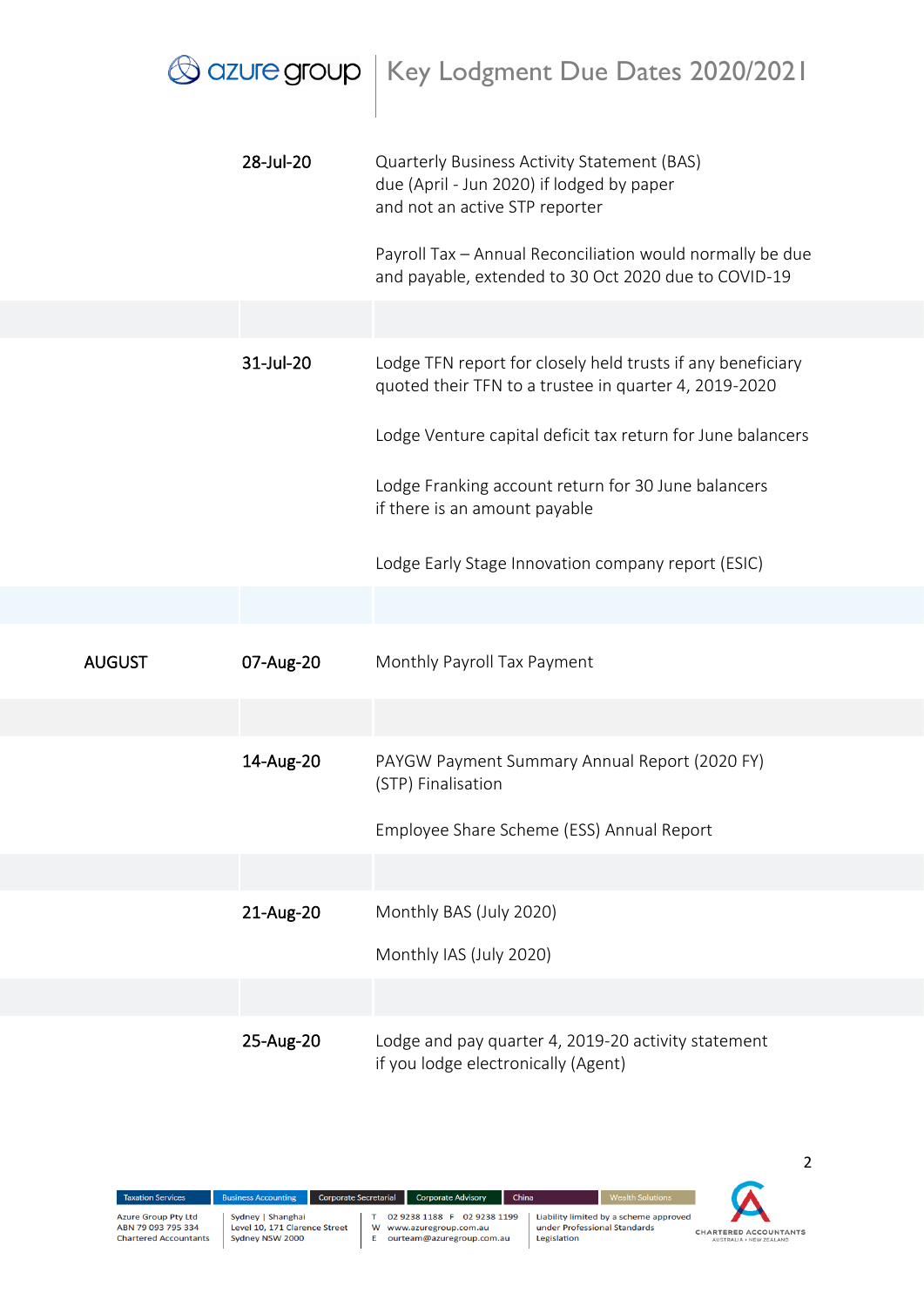|                  | 28-Aug-20  | Taxable Payments Annual Report (2020 FY)                                                |
|------------------|------------|-----------------------------------------------------------------------------------------|
|                  |            |                                                                                         |
| <b>SEPTEMBER</b> | 07-Sep -20 | Monthly Payroll Tax Payment                                                             |
|                  |            |                                                                                         |
|                  | 21-Sep-20  | Monthly BAS (Aug 2020)                                                                  |
|                  |            | Monthly IAS (Aug 2020)                                                                  |
|                  |            |                                                                                         |
|                  | 30-Sep-20  | 2019 R&D Tax Incentive extended deadline<br>(extension from April 2020 due to COVID-19) |
|                  |            |                                                                                         |
| <b>OCTOBER</b>   | 07-Oct -20 | Monthly Payroll Tax Payment                                                             |
|                  |            |                                                                                         |
|                  | 21-Oct-20  | Monthly BAS (Sep 2020)                                                                  |
|                  |            | Monthly IAS (Sep 2020)                                                                  |
|                  |            | Quarterly PAYGI Consolidated Activity Statement<br>(CAS) (Sep 2020)                     |
|                  |            | Annual PAYGI Notice (2020 FY)                                                           |
|                  |            |                                                                                         |
|                  | 28-Oct-20  | Quarterly BAS (Jul - Sep 2020)<br>(Tax Agent lodgment 25 <sup>th</sup> Nov 2020)        |
|                  |            | Quarterly IAS / PAYGI Notice (Jul - Sep 2020)                                           |
|                  |            | 3                                                                                       |

 $\mathsf T$ 

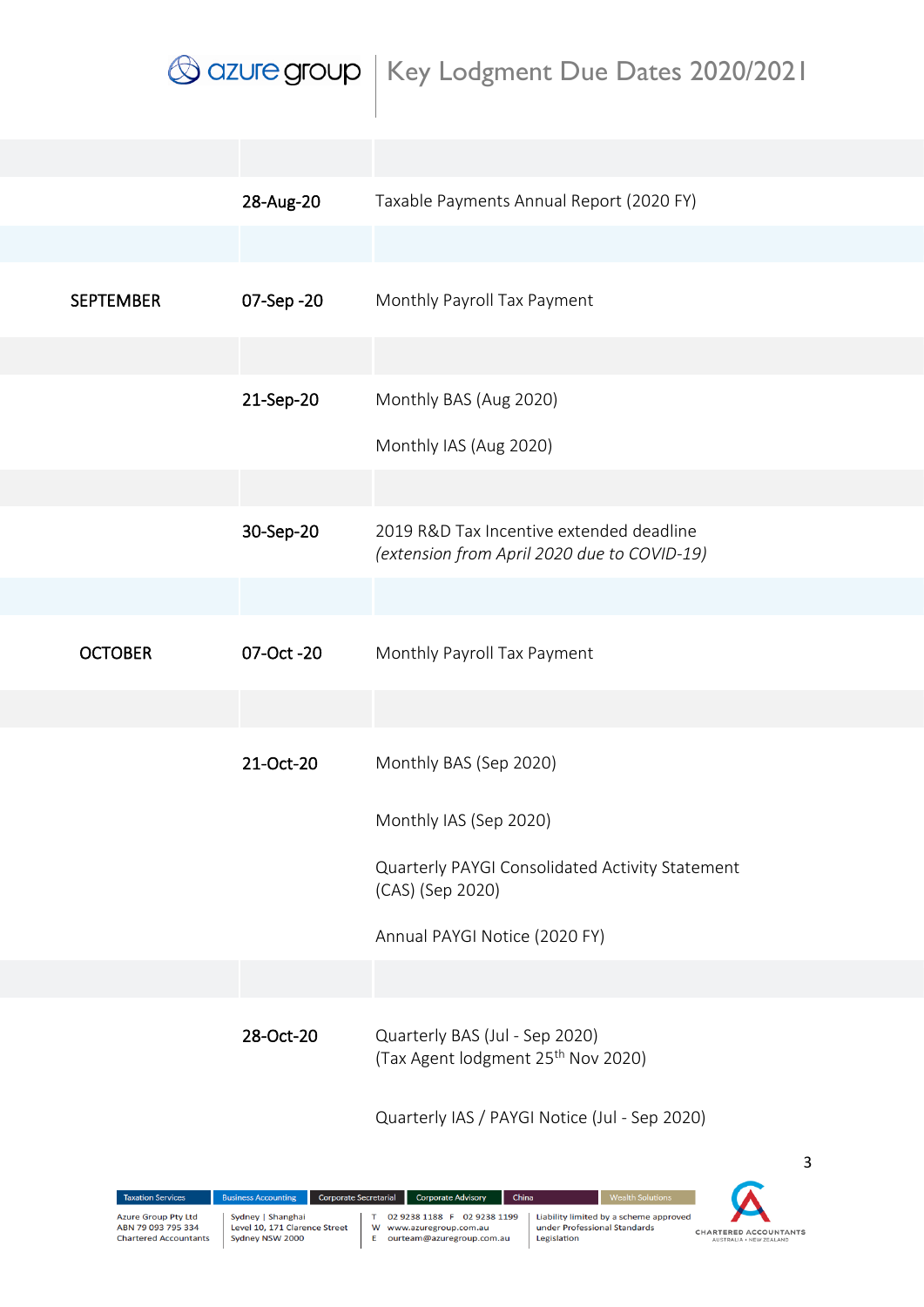|                 |           | $\beta$ azure group $\, \bigm  \,$ Key Lodgment Due Dates 2020/2021                                                                                                                              |
|-----------------|-----------|--------------------------------------------------------------------------------------------------------------------------------------------------------------------------------------------------|
|                 | 28-Oct-20 | Quarterly SG (Jul - Sep 2020)                                                                                                                                                                    |
|                 |           | Lodge and pay annual TFN for closely held trusts for TFNs quoted<br>to a trustee by beneficiaries during the 2019-20 income year                                                                 |
|                 |           |                                                                                                                                                                                                  |
|                 | 30-Oct-20 | 2020 Payroll Tax - Annual Reconciliation and payment due date                                                                                                                                    |
|                 |           |                                                                                                                                                                                                  |
|                 | 31-Oct-20 | Individual income tax return (2020 FY) – self lodgers or<br>previous year return lodged late                                                                                                     |
|                 |           | Lodge and pay Self-managed superannuation fund<br>annual report for (taxable and non-taxable) new registrant<br>SMSF if the ATO advised that the first year return has<br>a 31 Oct 2020 due date |
|                 |           | Lodge PAYG withholding Annual Report - Payments<br>to foreign residents                                                                                                                          |
|                 |           | Lodge TFN report for closely held trusts for TFNs quoted<br>to a trustee by beneficiaries in Q1, 2020-21                                                                                         |
|                 |           |                                                                                                                                                                                                  |
| <b>NOVEMBER</b> | 07-Nov-20 | Monthly Payroll Tax Payment                                                                                                                                                                      |
|                 |           |                                                                                                                                                                                                  |
|                 | 21-Nov-20 | Monthly BAS (Oct 2020)                                                                                                                                                                           |
|                 |           | Monthly IAS (Oct 2020)                                                                                                                                                                           |
|                 |           |                                                                                                                                                                                                  |
|                 | 30-Nov-20 | EMDG Lodgment due date (if lodging yourself)                                                                                                                                                     |



Sydney | Shanghai<br>Level 10, 171 Clarence Street<br>Sydney NSW 2000

T 02 9238 1188 F 02 9238 1199

W www.azuregroup.com.au<br>E ourteam@azuregroup.com.au

Liability limited by a scheme approved<br>under Professional Standards<br>Legislation



 $\overline{4}$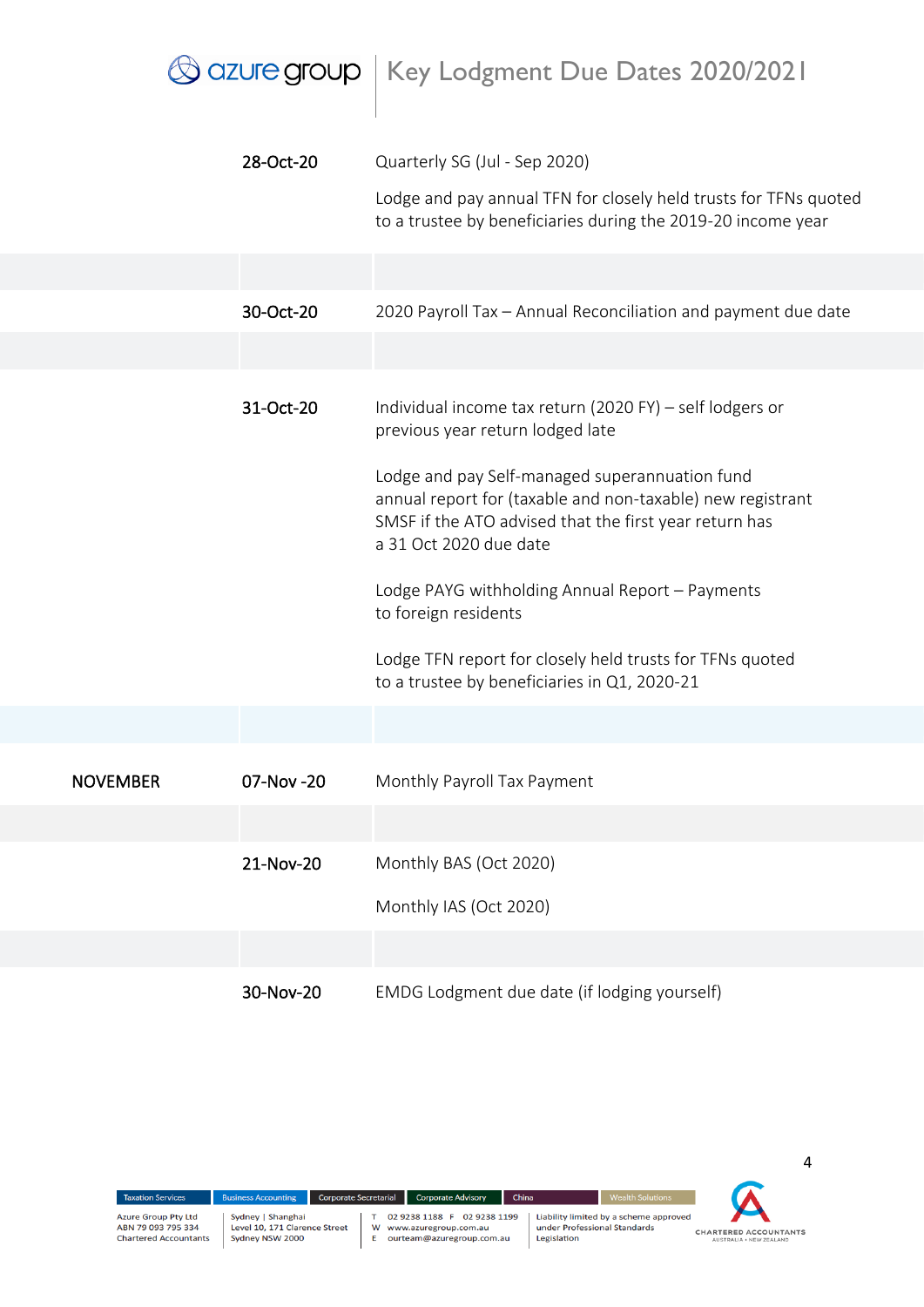| <b>DECEMBER</b> | 01-Dec-20 | Pay Tax for large Taxpayers (lodgment due 15/01/2021)     |
|-----------------|-----------|-----------------------------------------------------------|
|                 |           | Pay Tax for Consolidated group                            |
|                 |           |                                                           |
|                 | 07-Dec-20 | Monthly Payroll Tax Payment                               |
|                 |           |                                                           |
|                 | 21-Dec-20 | Monthly BAS (Nov 2020)                                    |
|                 |           | Monthly IAS (Nov 2020)                                    |
|                 |           |                                                           |
|                 | 31-Dec-20 | Country by Country (CBC) Reporting<br>(December year-end) |
|                 |           |                                                           |
| <b>JANUARY</b>  | 07-Jan-21 | Monthly Payroll Tax Payment                               |
|                 |           |                                                           |
|                 | 15-Jan-21 | Taxable Large / Medium Taxpayers return due               |
|                 |           |                                                           |
|                 | 21-Jan-21 | Monthly BAS (Dec 2020)                                    |
|                 |           | Monthly IAS (Dec 2020)                                    |
|                 |           | Quarterly PAYGI CAS (Oct - Dec 2020)                      |
|                 |           |                                                           |
|                 | 28-Jan-21 | Quarterly SG (Oct - Dec 2020)                             |

02 9238 1188 F 02 9238 1199  $\mathsf T$ 

Business Accounting Corporate Secretarial Corporate Advisory China

W www.azuregroup.com.au<br>E ourteam@azuregroup.com.au

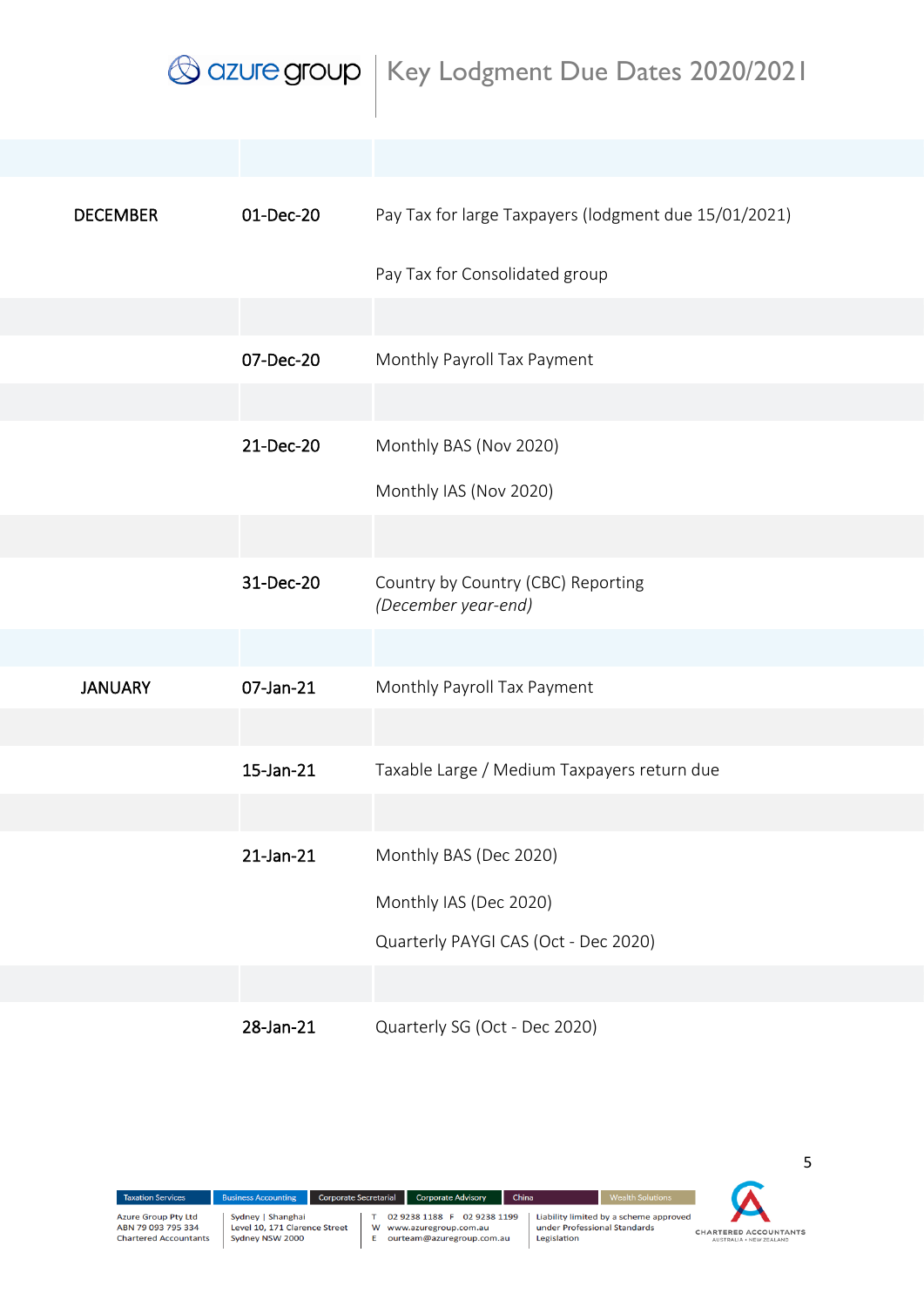|                 | 31-Jan-21 | Lodge TFN report for closely held trusts if any beneficiary<br>quoted their TFN to a trustee in quarter 2, 2020-2021 |
|-----------------|-----------|----------------------------------------------------------------------------------------------------------------------|
|                 |           |                                                                                                                      |
| <b>FEBRUARY</b> | 07-Feb-21 | Monthly Payroll Tax Payment                                                                                          |
|                 |           |                                                                                                                      |
|                 | 21-Feb-21 | Monthly BAS (Jan 2021)                                                                                               |
|                 |           | Monthly IAS (Jan 2021)                                                                                               |
|                 |           |                                                                                                                      |
|                 | 28-Feb-21 | Quarterly BAS (Oct - Dec 2020) Agent                                                                                 |
|                 |           | Quarterly IAS / PAYGI Notice (Oct - Dec 2020) Agent                                                                  |
|                 |           | Non-taxable large / medium taxpayers return date                                                                     |
|                 |           | New SMSF income tax returns (due 2020 FY)                                                                            |
|                 |           |                                                                                                                      |
| <b>MARCH</b>    | 07-Mar-21 | Monthly Payroll Tax Payment                                                                                          |
|                 |           |                                                                                                                      |
|                 | 21-Mar-21 | Monthly BAS (Feb 2021)                                                                                               |
|                 |           | Monthly IAS (Feb 2021)                                                                                               |
|                 |           |                                                                                                                      |
|                 | 31-Mar-21 | End of 2021 Fringe Benefits Tax (FBT Year)                                                                           |
|                 |           |                                                                                                                      |
| <b>APRIL</b>    | 07-Apr-21 | Monthly Payroll Tax Payment                                                                                          |

02 9238 1188 F 02 9238 1199  $\mathsf T$ W www.azuregroup.com.au<br>E ourteam@azuregroup.com.au

iness Accounting Corporate Secretarial Corporate Advisory China

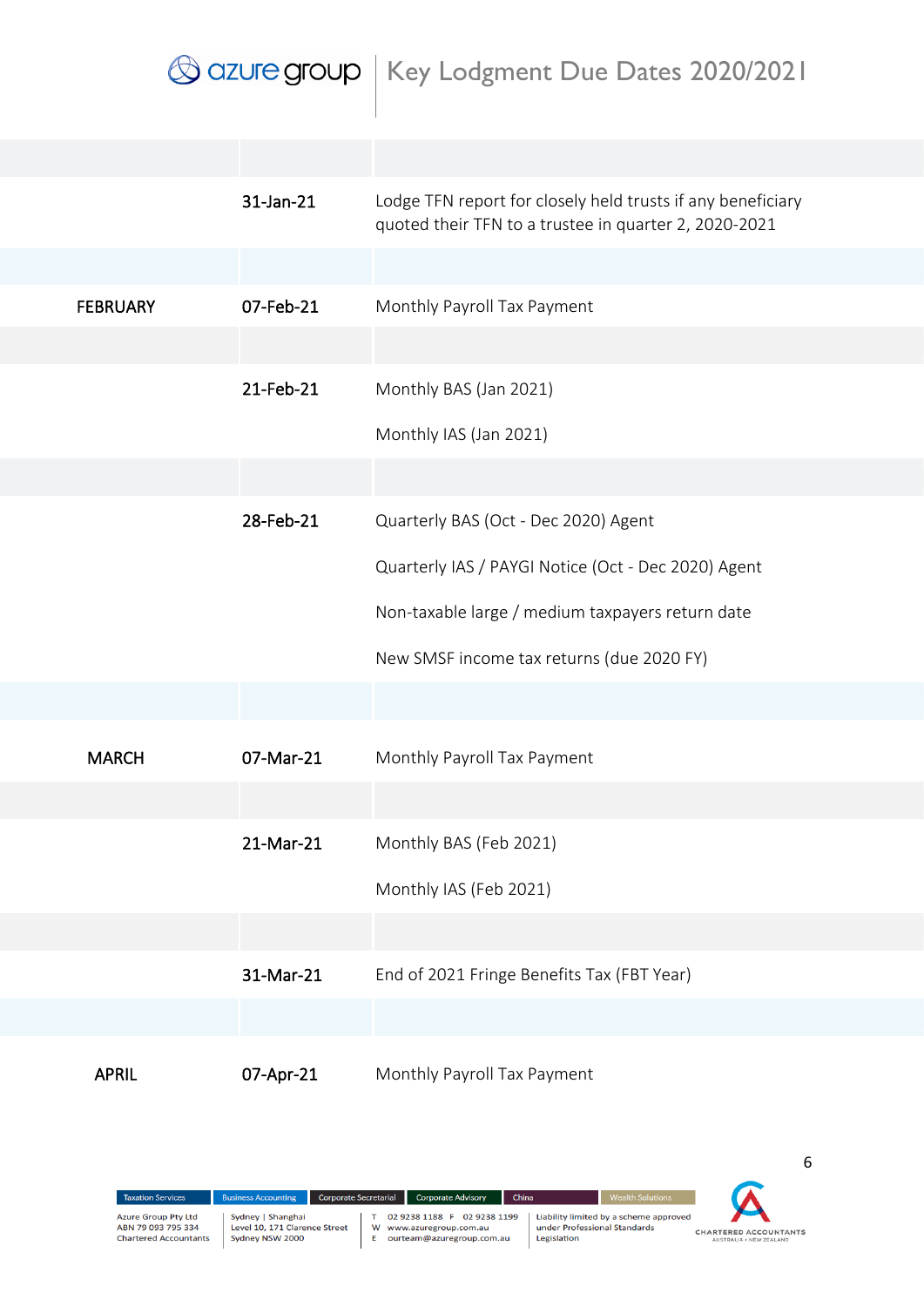|            | 21-Apr-21 | Monthly BAS (Mar 2021)                                                                                             |
|------------|-----------|--------------------------------------------------------------------------------------------------------------------|
|            |           | Monthly IAS (Mar 2021)                                                                                             |
|            |           | Quarterly PAYGI CAS (Mar 2021) paper                                                                               |
|            |           |                                                                                                                    |
|            | 28-Apr-21 | Quarterly BAS (Jan - Mar 2021)                                                                                     |
|            |           | Quarterly IAS / PAYGI Notice (Jan - Mar 2021)                                                                      |
|            |           | Quarterly SG (Jan - Mar 2021)                                                                                      |
|            |           |                                                                                                                    |
|            | 30-Apr-21 | 2020 R&D Tax Incentive                                                                                             |
|            |           | Lodge TFN report for closely held trusts if any beneficiary<br>quoted their TFN to a trustee in quarter 3, 2020-21 |
|            |           |                                                                                                                    |
| <b>MAY</b> | 07-May-21 | Monthly Payroll Tax Payment                                                                                        |
|            |           |                                                                                                                    |
|            | 15-May-21 | Income tax returns (2020 FY) - all other returns if lodged<br>by Tax Agent                                         |
|            |           | Super fund lodgments                                                                                               |
|            |           |                                                                                                                    |
|            | 21-May-21 | Monthly BAS (Apr 2021)                                                                                             |
|            |           | Monthly IAS (Apr 2021)                                                                                             |
|            |           | Lodge and pay FBT annual return if lodging by paper                                                                |

ABN 79 093 795 334<br>Chartered Accountants

iness Accounting Corporate Secretarial Corporate Advisory China